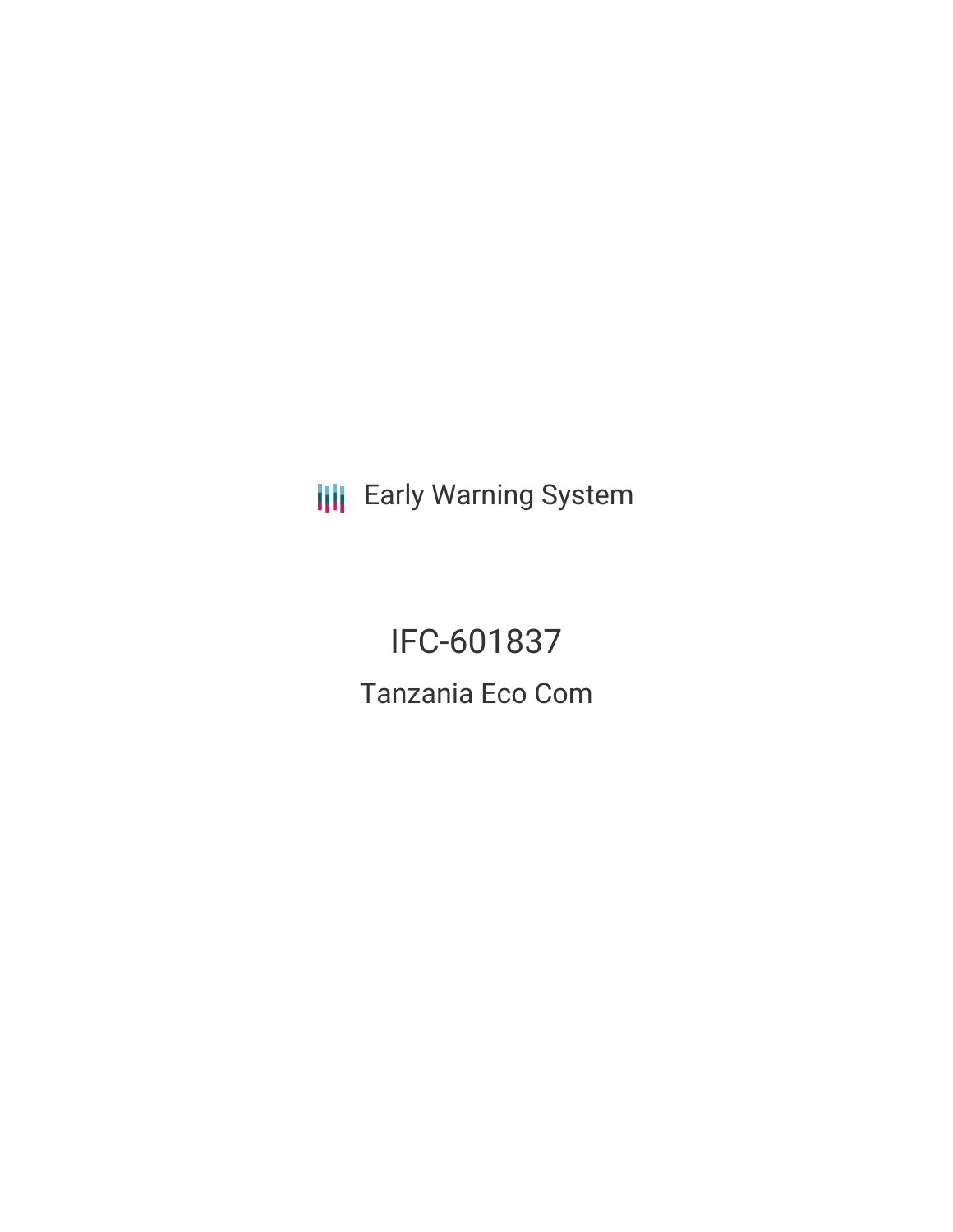## **Quick Facts**

| <b>Countries</b>               | Tanzania                                |
|--------------------------------|-----------------------------------------|
| <b>Financial Institutions</b>  | International Finance Corporation (IFC) |
| <b>Status</b>                  | Active                                  |
| <b>Bank Risk Rating</b>        | U                                       |
| <b>Voting Date</b>             | 2017-09-19                              |
| <b>Borrower</b>                | Republic of Tanzania                    |
| <b>Sectors</b>                 | Industry and Trade                      |
| <b>Investment Type(s)</b>      | <b>Advisory Services</b>                |
| <b>Investment Amount (USD)</b> | \$1.95 million                          |
| <b>Project Cost (USD)</b>      | $$1.95$ million                         |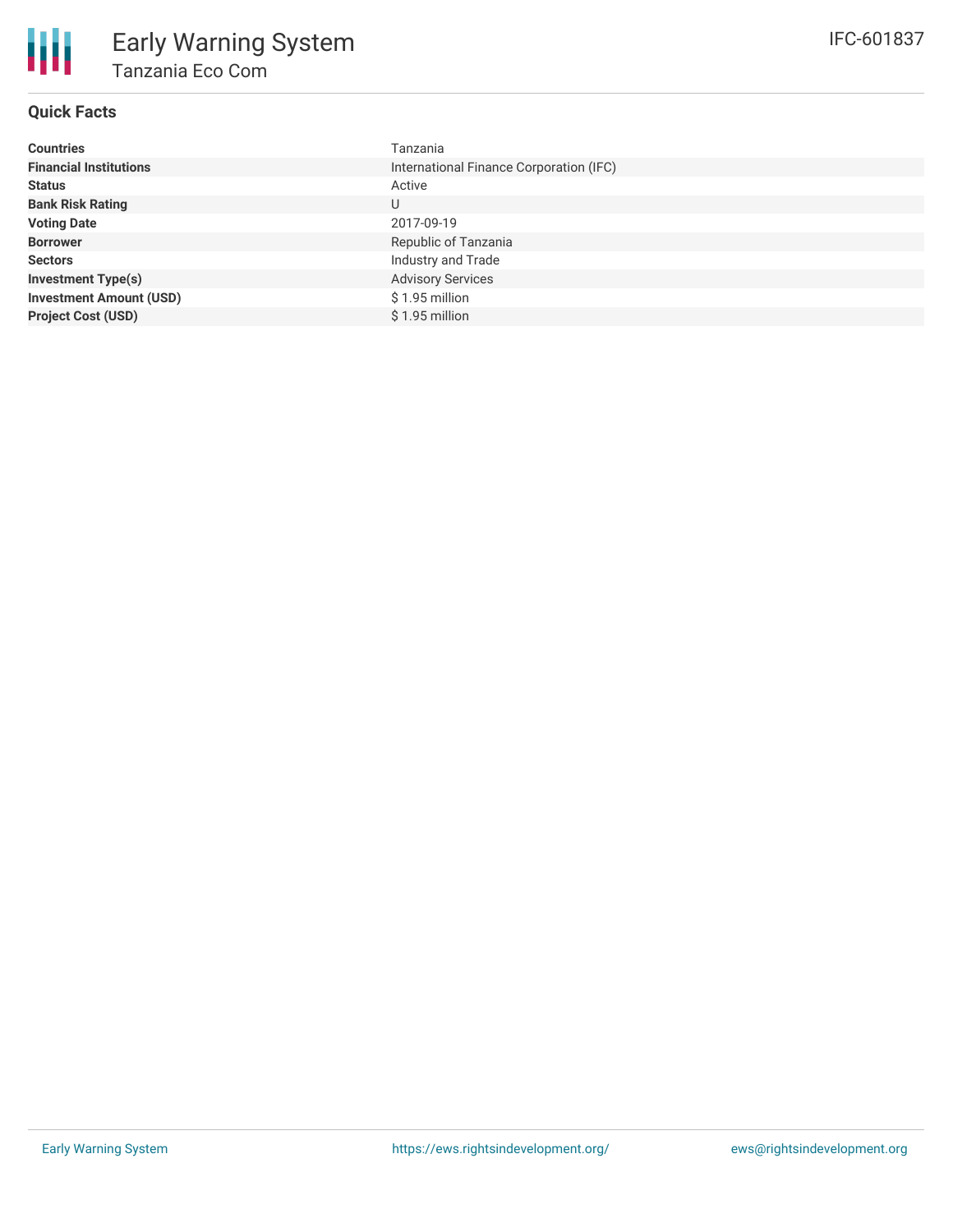

## **Project Description**

According to IFC website, this project is part of a broader Tanzania Investment Climate program aimed at supporting the implementation of private-sector led approaches to improving the overall enabling environment and increasing competitiveness and investment in high opportunity, labor intensive value chains.

Further, the project aims to improve the business environment in Tanzania by reducing the compliance cost of licensing, reducing the time and cost to trade and improving compliance with agreed commitments to the EAC Common Market Protocols. Addressing these constraints to private sector development will create the necessary conditions for increased private sector investments in the economy which will spur greater job creation.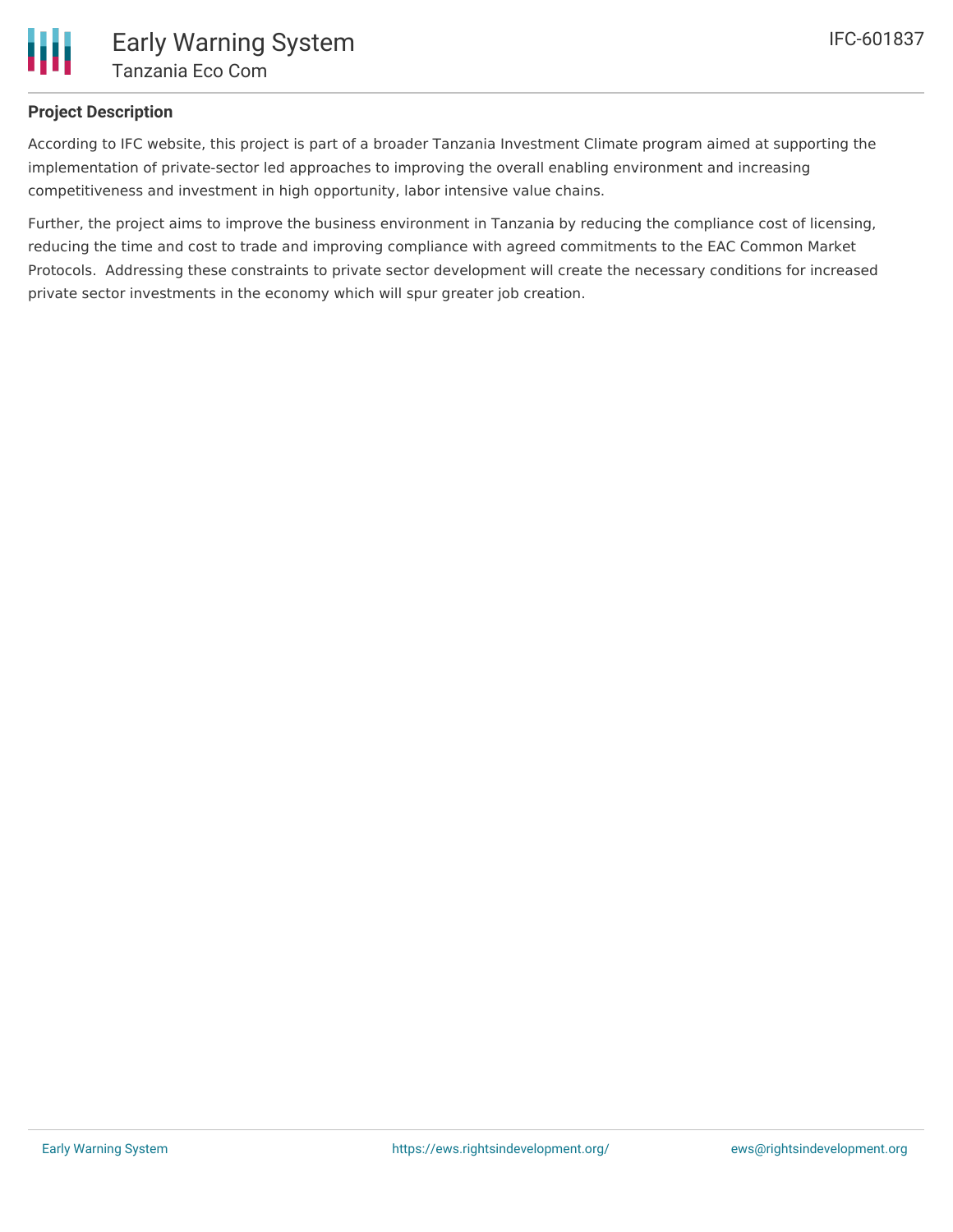### **People Affected By This Project**

The project aims to improve the business environment in Tanzania by reducing the compliance cost of licensing, reducing the time and cost to trade and improving compliance with agreed commitments to the EAC Common Market Protocols. Addressing these constraints to private sector development will create the necessary conditions for increased private sector investments in the economy which will spur greater job creation.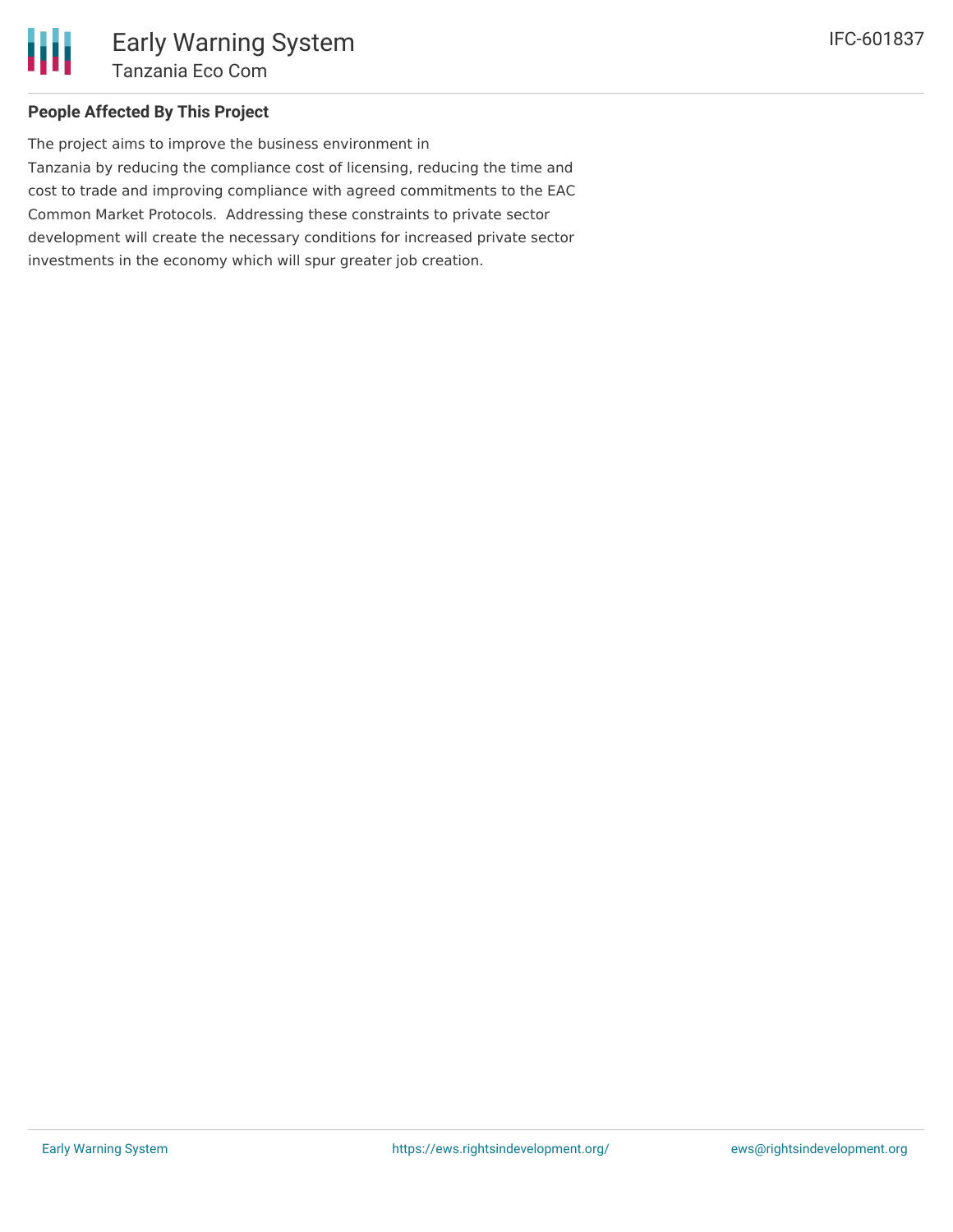#### **Investment Description**

• International Finance Corporation (IFC)